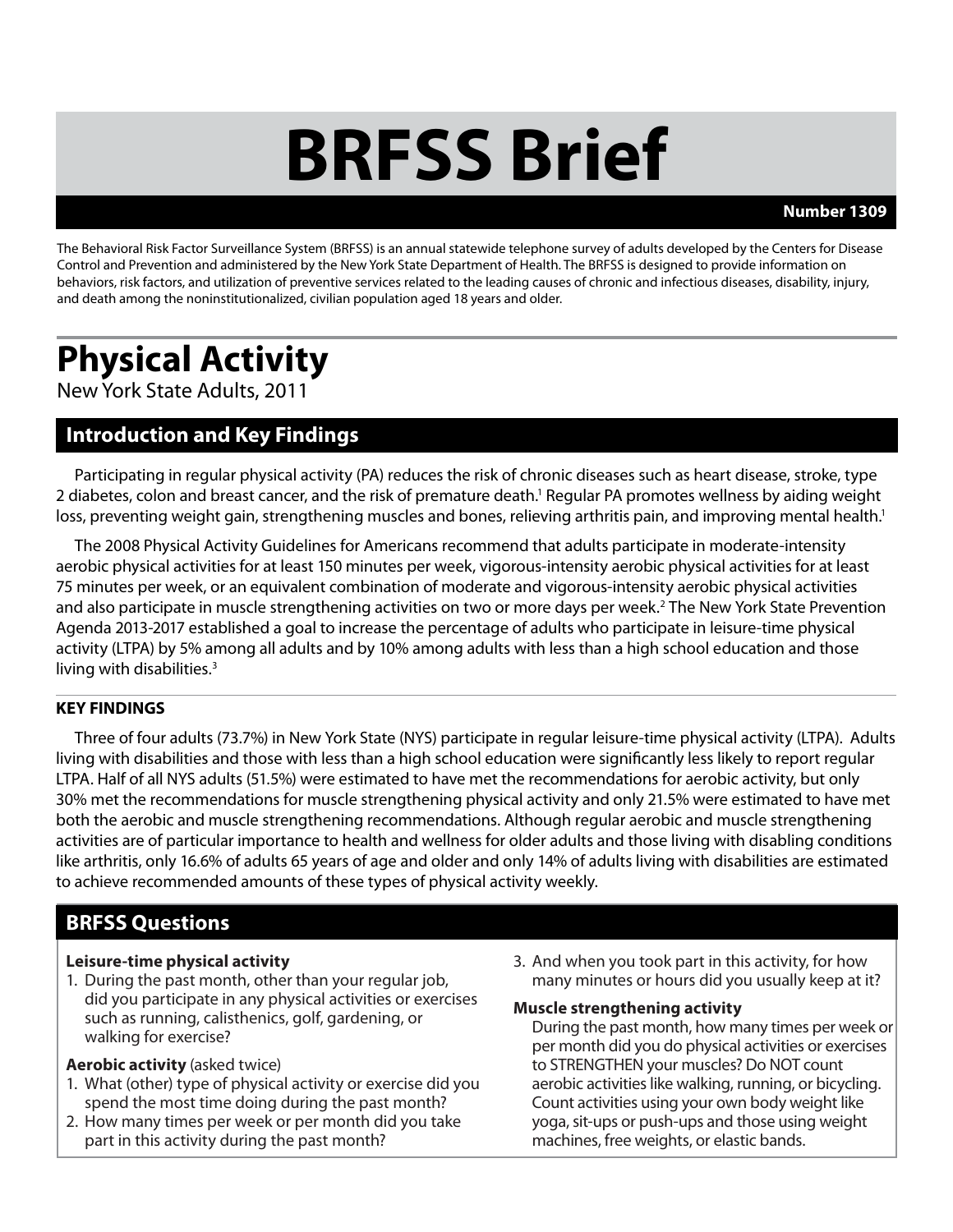# **Figure 1. Any leisure-time physical activity\* among New York State and U.S. adults, BRFSS 2011**



- Other than your regular job, participation during the past month in any physical activities or exercises such as running, calisthenics, golf, gardening, orwalking for exercise.
- \*\* Median percent; includes data from all 50 states and the District of Columbia.

Note: Error bars represent 95% confidence intervals.

### **Changes to BRFSS Methodology**

**Figure 2. Adequate physical activity\* among New York State adults, BRFSS 2011**



Among all adults, the proportion who reported that they do either physical activity for at least 150 minutes per week, vigorous physical activity for at least 75 minutes per week, or an equivalent combination of moderate and vigorous physical activity and also participate in muscle strengthening activity on two or more days per week.

Beginning in 2011, BRFSS data includes data from interviews completed by people with cell phones in addition to interviews completed by people with landlines. The data also reflect changes in how the Centers for Disease Control (CDC) weight the data. Weighting ensures that the data collected are as representative of New York's population as possible. The new method of weighting enables more demographic information about the respondents to be incorporated into the weighting. While these two changes improve the accuracy of the BRFSS, they may result in prevalence estimates that are significantly different from those previously calculated. **Because of the differences in data collection, it is not appropriate to compare 2011 data to prior years and the BRFSS 2011 prevalence data should be considered a baseline year for data analysis.**



#### **Figure 3. Any leisure-time physical activity\* among New York State adults, by BRFSS survey year**

\* Other than your regular job, participation during the past month in any physical activities or exercises such as running, calisthenics, golf, gardening, or walking for exercise.

Note: Error bars represent 95% confidence intervals.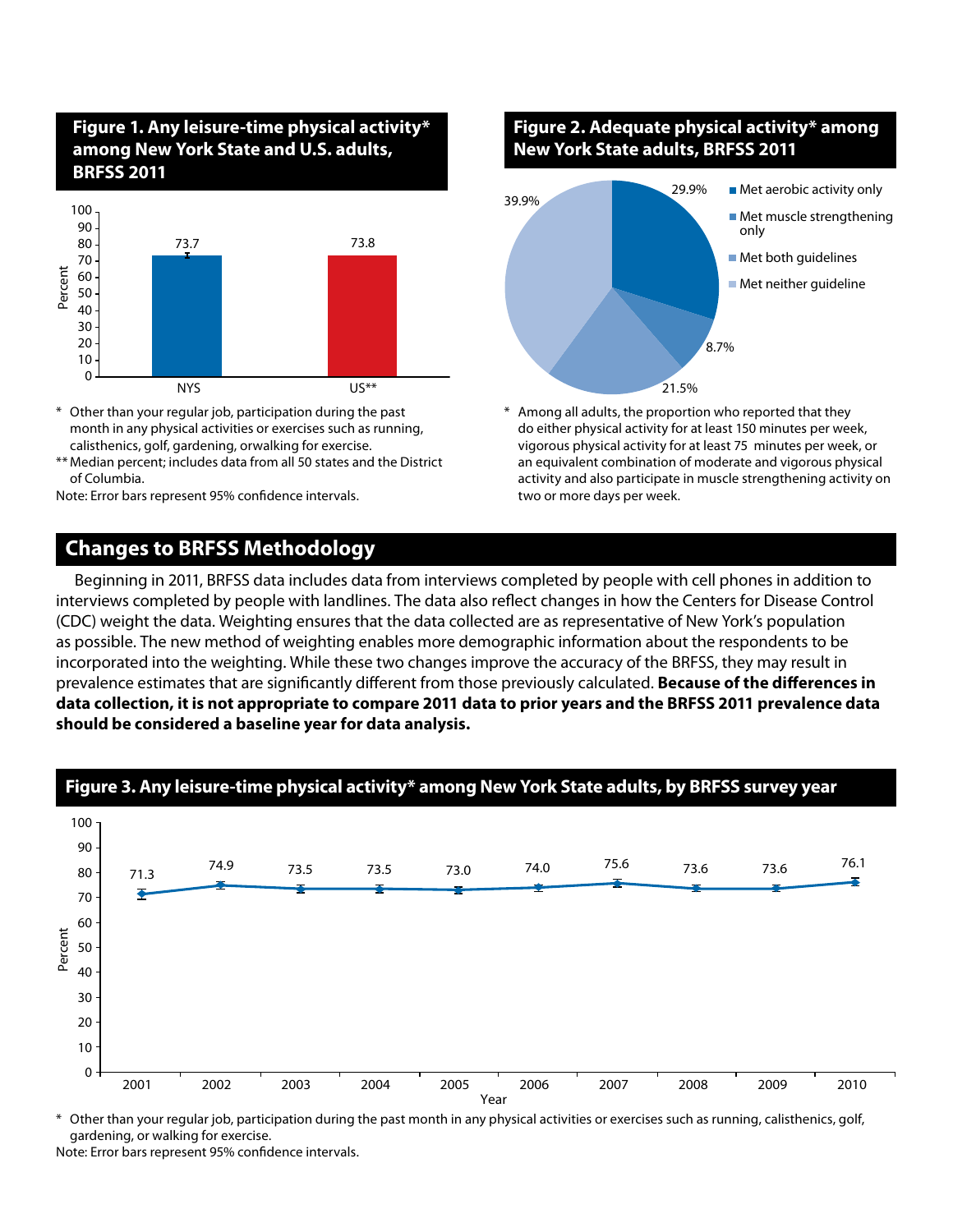# **Participation in levels of physical activity among New York State adults, 2011 BRFSS**

|                                                 |                   |                     | <b>Adequate Physical Activity</b> |           |                              |           |                                                    |              |
|-------------------------------------------------|-------------------|---------------------|-----------------------------------|-----------|------------------------------|-----------|----------------------------------------------------|--------------|
|                                                 |                   |                     |                                   |           |                              |           |                                                    |              |
|                                                 | LTPA <sup>a</sup> |                     | Aerobic <sup>b</sup>              |           | Muscle Strength <sup>c</sup> |           | <b>Aerobic and Muscle</b><br>Strength <sup>d</sup> |              |
|                                                 | % e               | 95% Cl <sup>e</sup> | $\%$                              | 95% CI    | $\%$                         | 95% CI    | $\%$                                               | 95% CI       |
| <b>Total New York State (NYS)</b><br>$[n=7735]$ | 73.7              | 72.3-75.1           | 51.5                              | 49.8-53.1 | 30.1                         | 28.6-31.7 | 21.5                                               | 20.1-23.0    |
| Sex                                             |                   |                     |                                   |           |                              |           |                                                    |              |
| Male                                            | 76.1              | 73.9-78.1           | 53.7                              | 51.1-56.2 | 35.2                         | 32.8-37.7 | 24.9                                               | 22.7-27.3    |
| Female                                          | 71.6              | 69.7-73.4           | 49.4                              | 47.3-51.5 | 25.4                         | 23.7-27.3 | 18.4                                               | 16.8-20.0    |
| Age (years)                                     |                   |                     |                                   |           |                              |           |                                                    |              |
| $18 - 24$                                       | 83.1              | 78.0-87.2           | 61.0                              | 54.4-67.2 | 43.8                         | 37.3-50.5 | 33.2                                               | 27.0-40.0    |
| 25-34                                           | 75.6              | 71.8-79.0           | 47.6                              | 43.5-51.8 | 34.4                         | 30.5-38.6 | 22.2                                               | 18.8-26.2    |
| $35 - 44$                                       | 73.7              | 70.0-77.2           | 50.5                              | 46.6-54.4 | 32.6                         | 29.1-36.3 | 24.4                                               | 21.2-27.8    |
| 45-54                                           | 74.4              | 71.1-77.4           | 52.4                              | 48.9-55.8 | 26.4                         | 23.6-29.5 | 18.7                                               | 16.3-21.3    |
| 55-64                                           | 71.9              | 68.7-74.8           | 49.9                              | 46.5-53.3 | 25.0                         | 22.4-27.8 | 17.6                                               | 15.4-20.0    |
| $\geq 65$                                       | 66.4              | 63.7-69.1           | 50.8                              | 47.9-53.6 | 21.9                         | 19.8-24.2 | 16.6                                               | 14.7-18.7    |
| <b>Race/ethnicity</b>                           |                   |                     |                                   |           |                              |           |                                                    |              |
| White, non-Hispanic                             | 76.3              | 74.6-77.9           | 54.5                              | 52.5-56.5 | 30.2                         | 28.4-32.1 | 22.1                                               | 20.4-23.9    |
| Black, non-Hispanic                             | 71.2              | 66.9-75.2           | 46.4                              | 41.8-51.2 | 33.3                         | 28.9-37.9 | 23.5                                               | 19.5-28.2    |
| Hispanic                                        | 68.0              | 63.8-71.9           | 47.3                              | 42.8-51.8 | 27.9                         | 23.9-32.2 | 19.1                                               | 15.6-23.1    |
| Other, non-Hispanic                             | 70.1              | 64.1-75.6           | 47.6                              | 41.4-53.8 | 29.8                         | 24.6-35.5 | 20.6                                               | 16.2-26.0    |
| Annual household income                         |                   |                     |                                   |           |                              |           |                                                    |              |
| $<$ \$15,000                                    | 66.3              | 61.6-70.8           | 44.5                              | 39.5-49.5 | 22.7                         | 18.6-27.5 | 16.7                                               | 12.8-21.6    |
| \$15,000-\$24,999                               | 64.7              | 60.5-68.6           | 43.9                              | 39.7-48.3 | 24.7                         | 21.1-28.8 | 15.5                                               | 12.4-19.1    |
| \$25,000-\$49,999                               | 71.0              | 67.9-74.0           | 49.1                              | 45.6-52.6 | 29.4                         | 26.4-32.6 | 20.3                                               | 17.7-23.2    |
| \$50,000+                                       | 81.4              | 79.4-83.3           | 58.6                              | 56.1-61.0 | 35.0                         | 32.7-37.4 | 26.2                                               | 24.0-28.4    |
| Missingf                                        | 72.3              | 68.3-75.9           | 48.6                              | 43.7-53.4 | 29.3                         | 24.9-34.2 | 20.4                                               | 16.1-25.5    |
| <b>Educational attainment</b>                   |                   |                     |                                   |           |                              |           |                                                    |              |
| Less than high school (HS)                      | 59.0              | 54.0-63.7           | 38.5                              | 33.5-43.7 | 21.5                         | 17.4-26.3 | 12.7                                               | $9.3 - 17.1$ |
| High school or GED                              | 69.2              | 66.3-71.9           | 47.7                              | 44.4-51.0 | 25.1                         | 22.3-28.2 | 17.5                                               | 15.0-20.3    |
| Some college                                    | 75.6              | 72.9-78.2           | 52.0                              | 48.6-55.3 | 32.8                         | 29.7-36.2 | 23.7                                               | 20.7-26.9    |
| College graduate                                | 83.6              | 81.9-85.2           | 60.7                              | 58.4-62.9 | 36.5                         | 34.3-38.7 | 27.5                                               | 25.5-29.7    |
| <b>Disability</b> <sup>9</sup>                  |                   |                     |                                   |           |                              |           |                                                    |              |
| Yes                                             | 64.8              | 61.9-67.5           | 41.5                              | 38.5-44.5 | 22.7                         | 20.2-25.4 | 14.0                                               | 11.9-16.5    |
| No                                              | 76.5              | 74.8-78.1           | 54.5                              | 52.6-56.5 | 32.5                         | 30.7-34.3 | 23.9                                               | 22.2-25.7    |
| <b>Weight status</b>                            |                   |                     |                                   |           |                              |           |                                                    |              |
| Neither overweight nor obese                    | 78.4              | 76.1-80.5           | 58.0                              | 55.2-60.6 | 37.0                         | 34.4-39.8 | 27.6                                               | 25.1-30.2    |
| Overweight                                      | 76.3              | 73.8-78.5           | 54.2                              | 51.4-57.0 | 30.0                         | 27.5-32.7 | 22.2                                               | 19.9-24.8    |
| Obese                                           | 65.6              | 62.4-68.5           | 40.1                              | 37.0-43.2 | 21.2                         | 18.7-24.0 | 13.2                                               | 11.1-15.6    |
| <b>Region</b>                                   |                   |                     |                                   |           |                              |           |                                                    |              |
| New York City (NYC)                             | 72.0              | 69.9-74.0           | 49.8                              | 47.5-52.1 | 30.0                         | 27.9-32.2 | 21.0                                               | 19.1-22.9    |
| NYS exclusive of NYC                            | 75.0              | 73.1-76.8           | 52.7                              | 50.4-54.9 | 30.2                         | 28.2-32.4 | 21.9                                               | 20.0-24.0    |

a LTPA = Leisure-time physical activity during the past month.

b Prevalence of respondents who report engaging in at least 150 minutes per week of moderate-intensity aerobic physical activity or 75 minutes of vigorous-intensity aerobic physical activity per week, or an equivalent combination of moderate- and vigorous-intensity aerobic physical activity.

c Prevalence of respondents who report participating in muscle-strengthening physical activity at least 2 times per week.

d Met both the aerobic and muscle strengthening guidelines.

e %=weighted percentage; CI= Confidence Interval

f "Missing" category included because more than 10% of the sample did not report income.

g All respondents who report activity limitations due to physical, mental, or emotional reasons OR have health problems that require the use of special equipment.